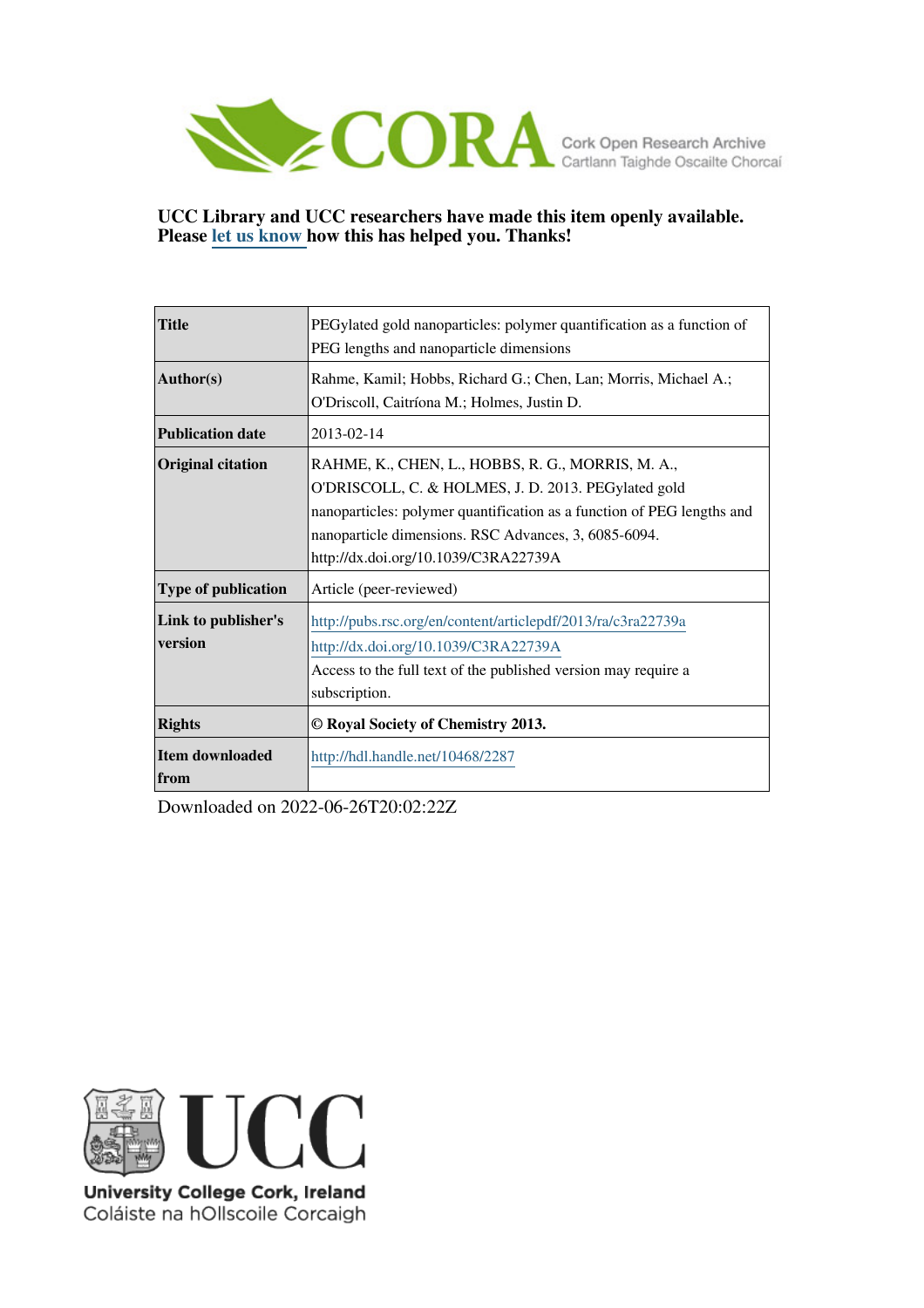## RSC Advances



## **CORRECTION**



## Correction: PEGylated gold nanoparticles: polymer quantification as a function of PEG lengths and nanoparticle dimensions

|                                                              | <b>CORRECTION</b>                  | <b>View Article Online</b><br>View Journal   View Issue                                                                                                                                                                                                                                                                                                                                                                                                                                            |                                                                                                       |                                                                                                                       |                                  |                           |  |  |
|--------------------------------------------------------------|------------------------------------|----------------------------------------------------------------------------------------------------------------------------------------------------------------------------------------------------------------------------------------------------------------------------------------------------------------------------------------------------------------------------------------------------------------------------------------------------------------------------------------------------|-------------------------------------------------------------------------------------------------------|-----------------------------------------------------------------------------------------------------------------------|----------------------------------|---------------------------|--|--|
| CrossMark<br>$\leftarrow$ click for updates                  | Cite this: RSC Adv., 2017, 7, 8798 | <b>Correction: PEGylated gold nanoparticles: polymer</b><br>quantification as a function of PEG lengths and<br>nanoparticle dimensions                                                                                                                                                                                                                                                                                                                                                             |                                                                                                       |                                                                                                                       |                                  |                           |  |  |
|                                                              |                                    |                                                                                                                                                                                                                                                                                                                                                                                                                                                                                                    | Caitriona O'Driscoll <sup>e</sup> and Justin D. Holmes <sup>ab</sup>                                  | Kamil Rahme,*abc Lan Chen, <sup>abd</sup> Richard G. Hobbs, <sup>ab</sup> Michael A. Morris, <sup>ab</sup>            |                                  |                           |  |  |
| DOI: 10.1039/c7ra90006f                                      |                                    |                                                                                                                                                                                                                                                                                                                                                                                                                                                                                                    | Correction for 'PEGylated gold nanoparticles: polymer quantification as a function of PEG lengths and |                                                                                                                       |                                  |                           |  |  |
| www.rsc.org/advances                                         |                                    |                                                                                                                                                                                                                                                                                                                                                                                                                                                                                                    | nanoparticle dimensions' by Kamil Rahme et al., RSC Adv., 2013, 3, 6085-6094.                         |                                                                                                                       |                                  |                           |  |  |
|                                                              | The data in Table 2 should read:   | error does not affect the overall conclusions of this paper. Furthermore, the correct surface area was used in the calculation of the<br>polymer conformation. The corrected grafting densities and foot prints have been included below.<br>In the abstract, the decrease in grafting density of the mPEG-SH ligands should read "0.983 to 0.07 PEG per $nm^{2}$ " and the<br>decrease in grafting density of the mPEG <sub>10 000</sub> -SH should read "0.393 to 0.2 PEG per nm <sup>2</sup> ". |                                                                                                       |                                                                                                                       |                                  |                           |  |  |
| nanoparticles                                                |                                    |                                                                                                                                                                                                                                                                                                                                                                                                                                                                                                    |                                                                                                       | Table 2. Surface coverage (from TGA) and mPEG-SH layer thickness (from DLS size distribution by volume) on 15 nm gold |                                  |                           |  |  |
|                                                              | Number of<br>EO                    | DLS $(v)/PEG$ layer<br>(nm)                                                                                                                                                                                                                                                                                                                                                                                                                                                                        | Weight loss $(\% )$<br>$T > 320$ °C                                                                   | $N_{\text{PEG}}$ per 15 nm<br>AuNP                                                                                    | Foot print<br>(nm <sup>2</sup> ) | per $nm2$                 |  |  |
|                                                              | 47                                 | $2.83 \pm 0.66$                                                                                                                                                                                                                                                                                                                                                                                                                                                                                    | 6.7                                                                                                   | $695 \pm 87$                                                                                                          | 1.02                             | Grafting density<br>0.983 |  |  |
|                                                              | 122                                | $7.79 \pm 1.0$                                                                                                                                                                                                                                                                                                                                                                                                                                                                                     | 9.9                                                                                                   | $424 \pm 53$                                                                                                          | 1.67                             | 0.6                       |  |  |
|                                                              | 245                                | $12.77 \pm 1.5$                                                                                                                                                                                                                                                                                                                                                                                                                                                                                    | 12                                                                                                    | $278 \pm 42$                                                                                                          | 2.54                             | 0.393                     |  |  |
| mPEG-SH<br>$(M_{\rm w})$<br>2100<br>5400<br>10 800<br>19 500 | 443                                | $21.61 \pm 2.5$                                                                                                                                                                                                                                                                                                                                                                                                                                                                                    | 10.82                                                                                                 | $132 \pm 16.5$                                                                                                        | 5.35                             | 0.187                     |  |  |
| 29 500<br>51 400                                             | 670<br>1168                        | $25.6 \pm 3.0$<br>$37.15 \pm 4.0$                                                                                                                                                                                                                                                                                                                                                                                                                                                                  | 10<br>10.85                                                                                           | $81 \pm 10$<br>$50 \pm 6$                                                                                             | 8.77<br>14.2                     | 0.114<br>0.07             |  |  |

The data in Table 3 should read:

Table 3. Surface coverage (from TGA) of different AuNPs diameter (EM/DLS) coated with mPEG<sub>10 000</sub>-SH

| Diameter (nm)/<br>EM | Diameter $(nm)$<br>$DLS$ $(I)$ | Weight loss $(\%)$<br>$T > 320$ °C | $N_{\rm PEG}$<br>AuNP | Foot print<br>(nm <sup>2</sup> ) | Grafting density<br>$per \, nm^2$ |
|----------------------|--------------------------------|------------------------------------|-----------------------|----------------------------------|-----------------------------------|
| $15\pm1.8$           | $59 \pm 3.5$                   | 14.25                              | $278 \pm 42$          | 2.54                             | 0.393                             |
| $30 \pm 3.5$         | $72 \pm 5$                     | 5.7                                | $916 \pm 106$         | 3.12                             | 0.323                             |
| $62.5 \pm 6$         | $102 \pm 9$                    | 1.64                               | $2572 \pm 402$        |                                  | 0.2                               |
| $93 \pm 12$          | $138 \pm 10$                   | 1.41                               | $6778 \pm 814$        | 4.2                              | 0.24                              |
| $115 \pm 10$         | $165 \pm 14$                   | 1.449                              | $12960 \pm 1227$      | 3.2                              | 0.312                             |

a Materials Chemistry and Analysis Group, Department of Chemistry, The Tyndall National Institute, University College Cork, Cork, Ireland

b Centre for Research on Adaptive Nanostructures and Nanodevices (CRANN), Trinity College Dublin, Dublin 2, Ireland

d Department of Chemical Engineering and Biotechnology, University of Cambridge, Pembroke Street, Cambridge, CB2 3RA, UK e Pharmacodelivery Group, School of Pharmacy, University College Cork, Cork, Ireland

c Department of Sciences, Faculty of Natural and Applied Science, Notre Dame University (Louaize), Zouk Mosbeh, Lebanon. E-mail: kamil.rahme@ndu.edu.lb; Fax: +961 9 225164; Tel: +961 9 218950